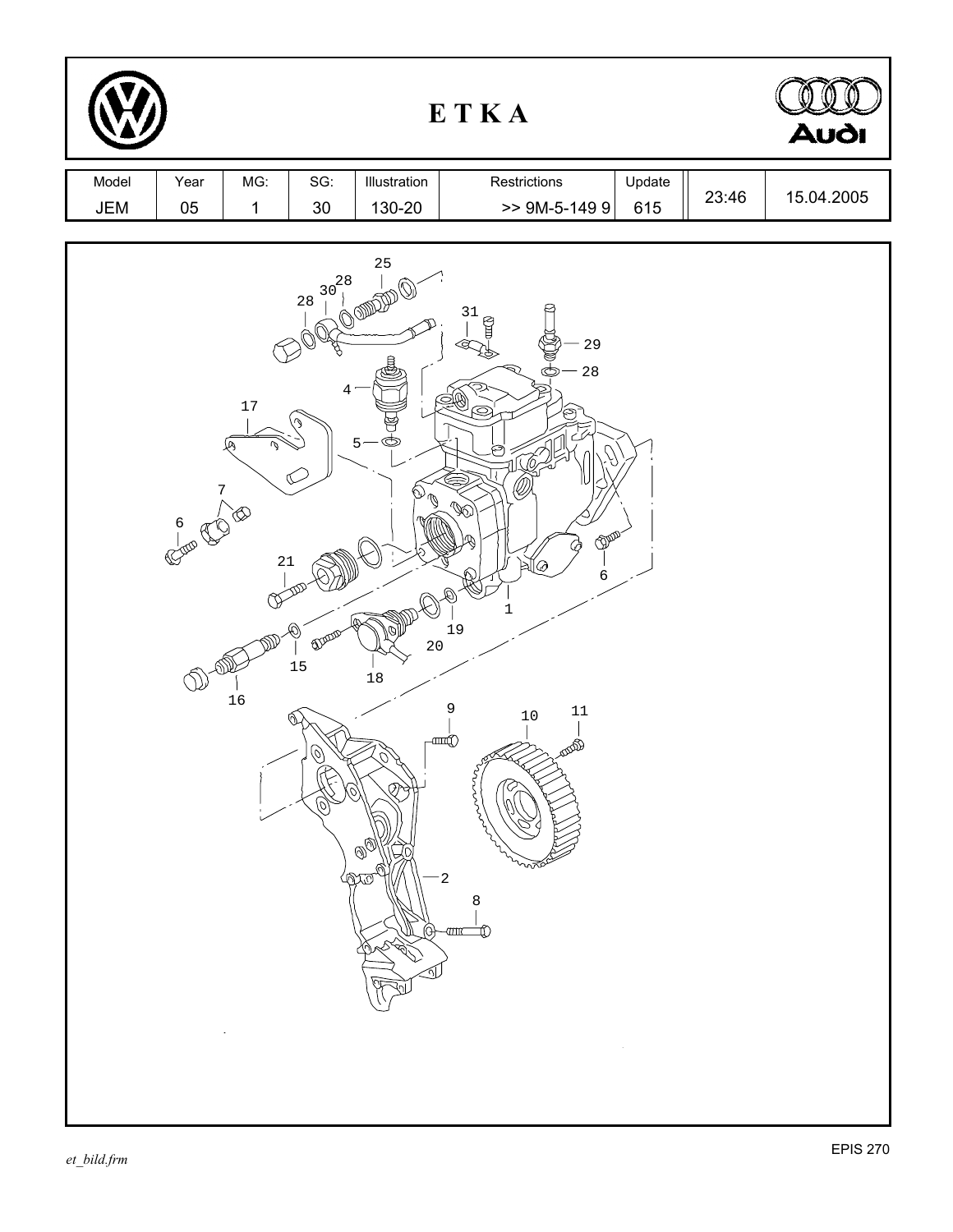

## **E T K A**



| Model | Year | MG: | $\sim$<br>ას: | Illustration | Restrictions        | Update |       |              |
|-------|------|-----|---------------|--------------|---------------------|--------|-------|--------------|
| JEM   | 05   |     | ററ<br>υc      | 130-20       | 9M-5-149<br>9<br>>> | 615    | 23:46 | 04.2005<br>ᇺ |

| Pos                      | Part Number       | Name                                                  | Remarks         | Qty               | Model                      |
|--------------------------|-------------------|-------------------------------------------------------|-----------------|-------------------|----------------------------|
|                          |                   | injection pump                                        | $1.91$ tr.      |                   | diesel eng.:<br><b>ALH</b> |
| 1                        | b>038 130 107 D   | injection pump<br>$>> 9M-3-999 000$<br>F<br>also use: | ZVW 340 001     | 1<br>$\mathbf{1}$ | manual<br>transmission     |
| 1                        | b#038 130 107 DX  | injection pump<br>$>> 9M-3-999000$<br>F<br>also use:  | ZVW 340 001     | 1<br>$\mathbf{1}$ | manual<br>transmission     |
| (1)                      | b>038 130 107 K   | injection pump<br>$F$ 9M-4-000 001>><br>also use:     | ZVW 340 001     | 1<br>1            | manual<br>transmission     |
| (1)                      | b#038 130 107 KX  | injection pump<br>$F$ 9M-4-000 001>>                  |                 | $\mathbf{1}$      | manual<br>transmission     |
| (1)                      | b>038 130 107 J   | injection pump<br>also use:                           | ZVW 340 001     | 1<br>1            | automatic                  |
| (1)                      | b#038 130 107 JX  | injection pump<br>also use:                           | ZVW 340 001     | 1<br>$\mathbf{1}$ | automatic                  |
| $\overline{\phantom{a}}$ | ZVW 340 001       | additive                                              |                 | 1                 |                            |
| $\mathbf{2}$             |                   | see illustration:                                     | $903 - 40$      |                   |                            |
| 4                        | 028 130 135 F     | fuel cut-off solenoid                                 |                 | 1                 |                            |
| 5                        | 068 130 139       | seal for<br>fuel cut-off solenoid                     |                 | 1                 |                            |
| 6                        | 019 503 5<br>N    | screw, hex. hd.                                       | M8X35           | 4                 |                            |
| 7                        | 038 130 095       | bushing                                               |                 | 1                 |                            |
| 8                        | N<br>101 973 01   | bolt, hex. hd. with shoulder                          | <b>BM10X65</b>  | 4                 |                            |
| 9                        | 102 416 03<br>+ N | bolt, hex. hd. with shoulder                          | AM10X45-SW16    | 1                 |                            |
| 10                       | 038 130 111 B     | toothed belt pulley<br>also use:                      | 903 285 04<br>N | 1<br>3            |                            |
| 11                       | 903 285 04<br>+ N | bolt, hex. hd. with shoulder                          | M8X16           | 3                 |                            |
| 15                       | 068 130 787 A     | sealing washer                                        |                 | 4                 |                            |
| 16                       | 028 130 795 J     | union<br>only for:                                    | 038 130 107 D   | 4                 |                            |